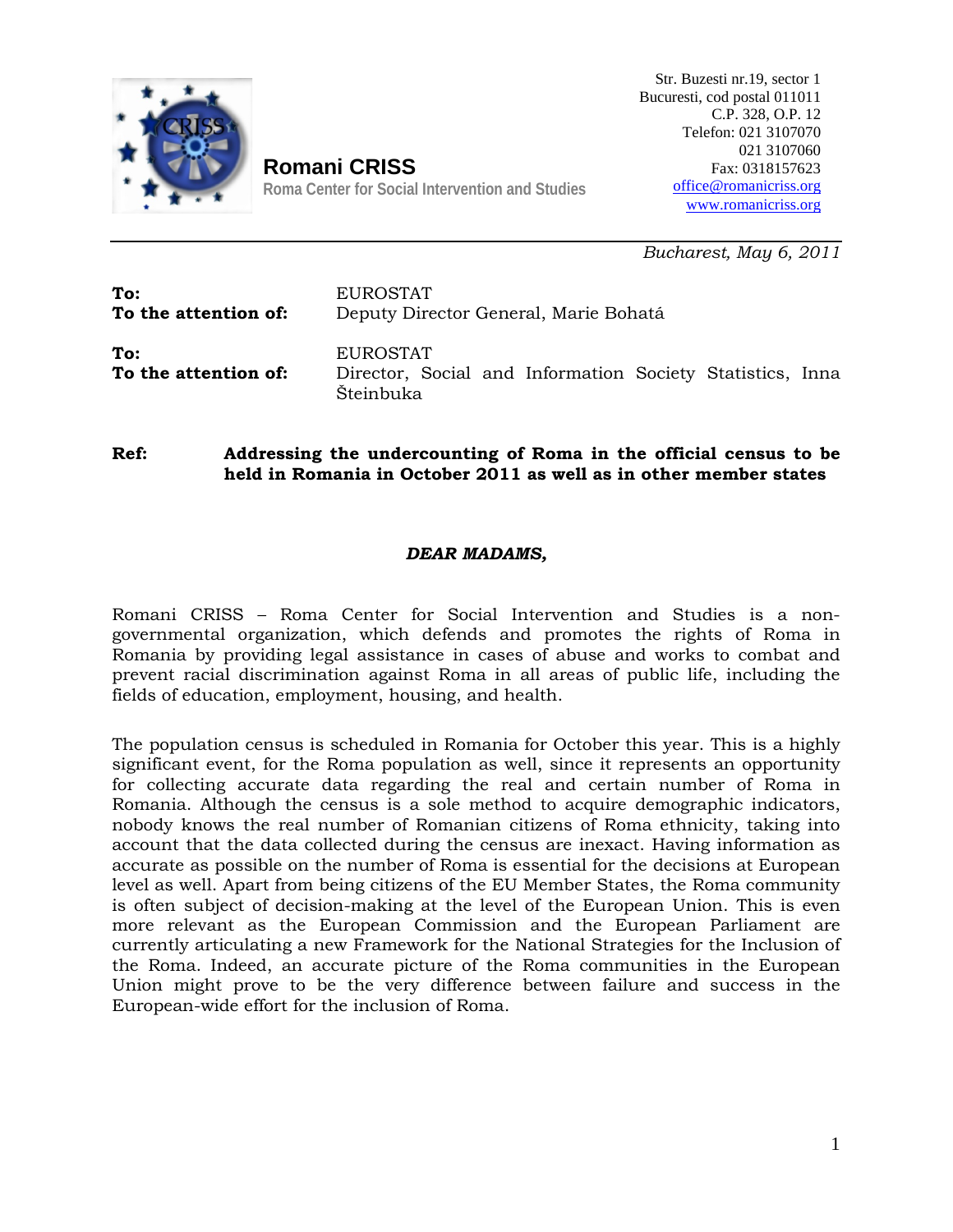In 2002, in Romania, 535 520 people affirmed their Roma ethnicity. However, in 2003 the European Commission estimated some 1.8 to 2.5 million Roma live in Romania.[1](#page-1-0) This puts forward a major discrepancy that shows that in Romania there live more than 4-5 times Roma than the ones who are officially registered. This situation is not only common to Romania, but is also present in most European countries. Nor is this situation new in any way, as Roma are being undercounted in censuses for decades at least. Yet, the problem remains, Roma are being systematically undercounted, for decades, in most if not all European countries.

Our experience in working with Roma communities taught us the peculiarity of this state of things is fueled by discrimination and prejudice. This is confirmed by the preliminary results of the focus-groups on the declaration of the ethnic appurtenance of the Roma, which is part of a research Romani CRISS is currently conducting.

The process is twofold. On the one hand, a major cause is the fact that Roma people are reluctant to declare their real ethnicity. This is due to the process of assimilation along the history and especially because Roma fear stigmatization in the societies in which they live. Deportation during WWII is another important element which determined Roma people not to declare their ethnicity, especially amongst elderly Roma. The lack of trust in local authorities and certain difficulties in the use of terms such as ethnicity, nationality, citizenship also plays an important part.

On the other hand, certain administrative procedures prove to be an obstacle. The field operators conducting the census in the Roma communities were largely non-Roma people, which led to reluctance to disclose the ethnic origin, because of the widespread discrimination existing in the society. The manner in which the questions are posed in the questionnaire is also very relevant.

Hence, a certain peculiarity stems from the above mentioned state of things. Failure to treat this particular situation with a particular, tailored solution resulted in the continuous undercounting of the Roma in official censuses. Thus, we feel that absent a tailored approach by the relevant state agencies, with the support of civil society, the problem with remain unsolved.

## *Dear Madams,*

We kindly bring to your attention the fact that Romani CRISS is currently conducting a twofold approach in an effort to solve the issue.

With regard to the tailoring of the administrative procedures, we already started lobbying the relevant public institutions, in order to have the methodology for the census modified. One of the proposals for the modification of the census methodology made by Romani CRISS was *monitoring the interactions between field operators and interviewed persons, realized by observers, representing the civil society.* 

The observers should monitor the process of data collection and identifying possible malfunctions. The observations would be sent to the National Institute for Statistics and will allow the improvement of the accuracy of the next census.

<span id="page-1-0"></span><sup>&</sup>lt;sup>1</sup> See European Commission, 2003 Regular Report on Romania's Progress towards Accession, at 30, available at [http://ec.europa.eu/enlargement/archives/pdf/key\\_documents/2003/rr\\_ro\\_final\\_en.pdf.](http://ec.europa.eu/enlargement/archives/pdf/key_documents/2003/rr_ro_final_en.pdf)